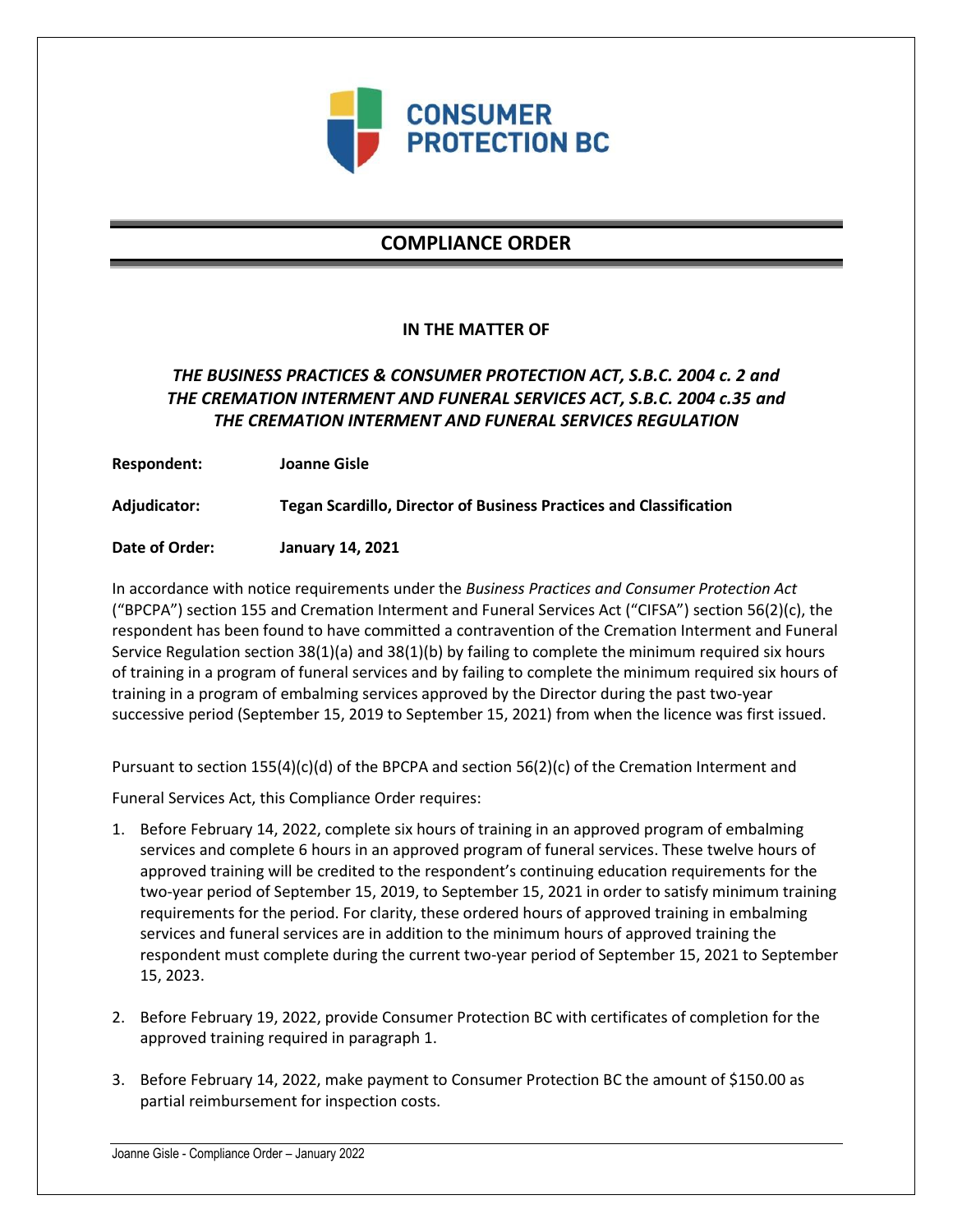### **RECONSIDERATION PROCESS**

BPCPA section 181 of the CIFSA section 60 provide, in part, that a person may request a reconsideration of a compliance order.

The request must be in writing and identify the error believed was made or other grounds.

Section 182 of the BPCPA provides that the Director may reconsider determinations and may confirm, vary, or cancel a determination. A decision to vary or cancel a determination may only be made if the Director is satisfied that new evidence has become available or has been discovered that:

- is substantial and material to the determination, and
- did not exist at the time of the review or did exist at that time but was discovered and could not through the exercise of reasonable diligence have been discovered.

Pursuant to BPCPA section 181(1) and CIFSA section 60(5), a person may request the Director to reconsider a determination within 30 days of receiving the order, or within a period specified by the director if any special circumstances exist.

There is a \$262.00 (two hundred sixty-two dollar) reconsideration application fee which must be submitted with the request for reconsideration. The fee will be refunded to the applicant if the reconsideration results in the full reversal of the decision.

A decision on reconsideration is final and may only be judicially reviewed.

Information on the reconsideration process can be found at www.consumerprotectionbc.ca.

A request for reconsideration should be addressed to:

Consumer Protection BC Attn: Director 200 – 4946 Canada Way Burnaby, B.C. V5G 4H7

#### SUMMARY

The respondent is required to comply with this Order made under the BPCPA and CIFSA, and, at the request of this office, provide proof of compliance with the Order. If the respondent does not comply with this Order, the director may impose an administrative penalty of not more than \$5,000.00 on an individual and/or not more than \$50,000.00 on a corporation.

This Order may be filed in Supreme Court. Once filed, the Order is deemed to be an Order of the Supreme Court of British Columbia and enforceable as such.